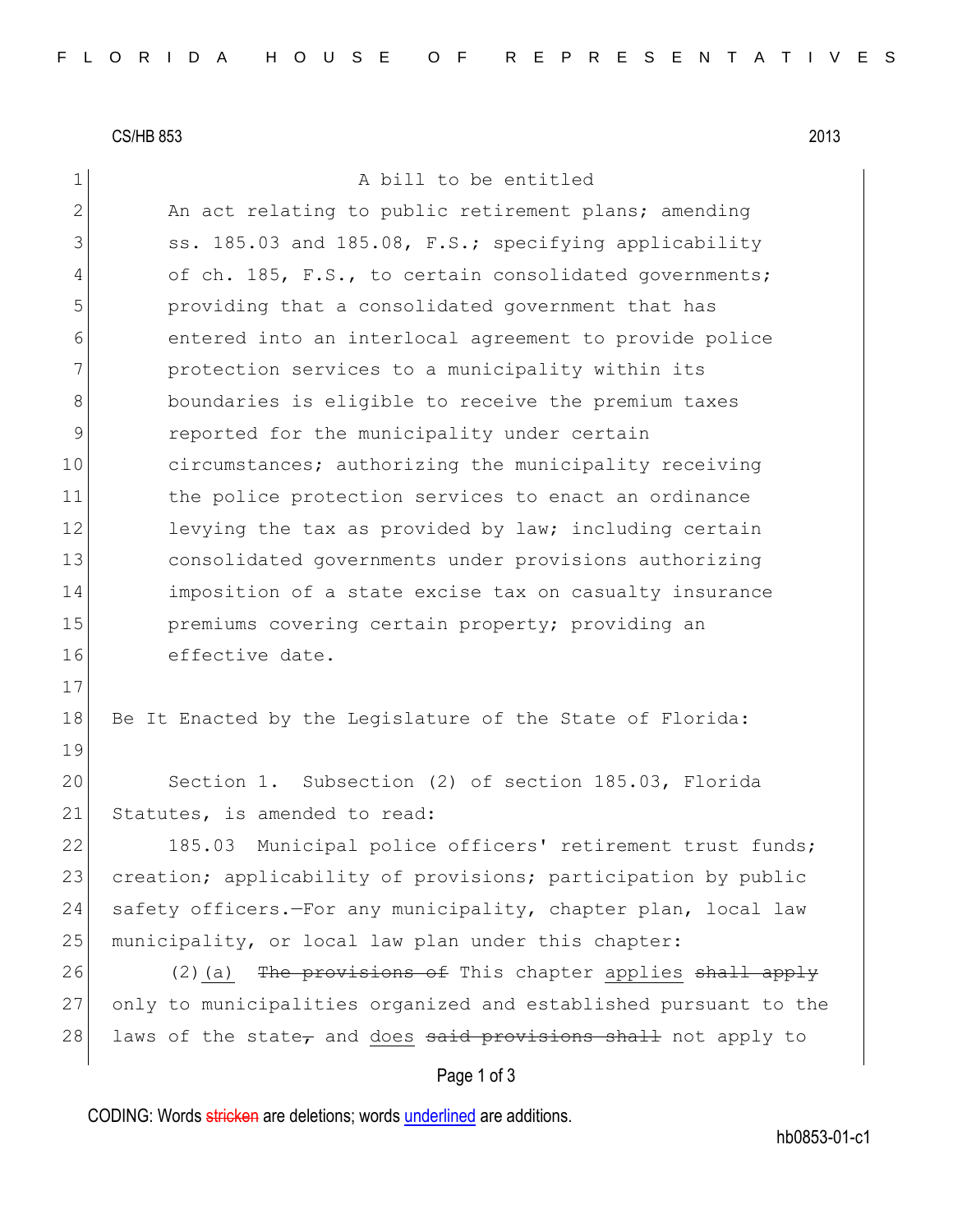## CS/HB 853 2013

29 the unincorporated areas of a  $\frac{a}{b}$  county or counties nor shall the provisions hereof apply to any governmental entity whose police officers are eligible to participate in the Florida Retirement System.

33 (b) With respect to the distribution of premium taxes, a single consolidated government consisting of a former county and 35 one or more municipalities, consolidated pursuant to s. 3 or s. 6(e), Art. VIII of the State Constitution, is also eligible to participate under this chapter. The consolidated government shall notify the division when it has entered into an interlocal agreement to provide police services to a municipality within its boundaries. The municipality may enact an ordinance levying the tax as provided in s. 185.08. Upon being provided copies of 42 the interlocal agreement and the municipal ordinance levying the 43 tax, the division may distribute any premium taxes reported for the municipality to the consolidated government as long as the 45 interlocal agreement is in effect.

46 Section 2. Subsection (1) of section 185.08, Florida 47 Statutes, is amended to read:

48 185.08 State excise tax on casualty insurance premiums 49 authorized; procedure.—For any municipality, chapter plan, local 50 law municipality, or local law plan under this chapter:

51 (1)(a) Each incorporated municipality in this state 52 described and classified in s. 185.03, as well as each other 53 city or town of this state which on July 31, 1953, had a 54 lawfully established municipal police officers' retirement trust 55 fund or city fund, by whatever name known, providing pension or 56 relief benefits to police officers as provided under this

## Page 2 of 3

CODING: Words stricken are deletions; words underlined are additions.